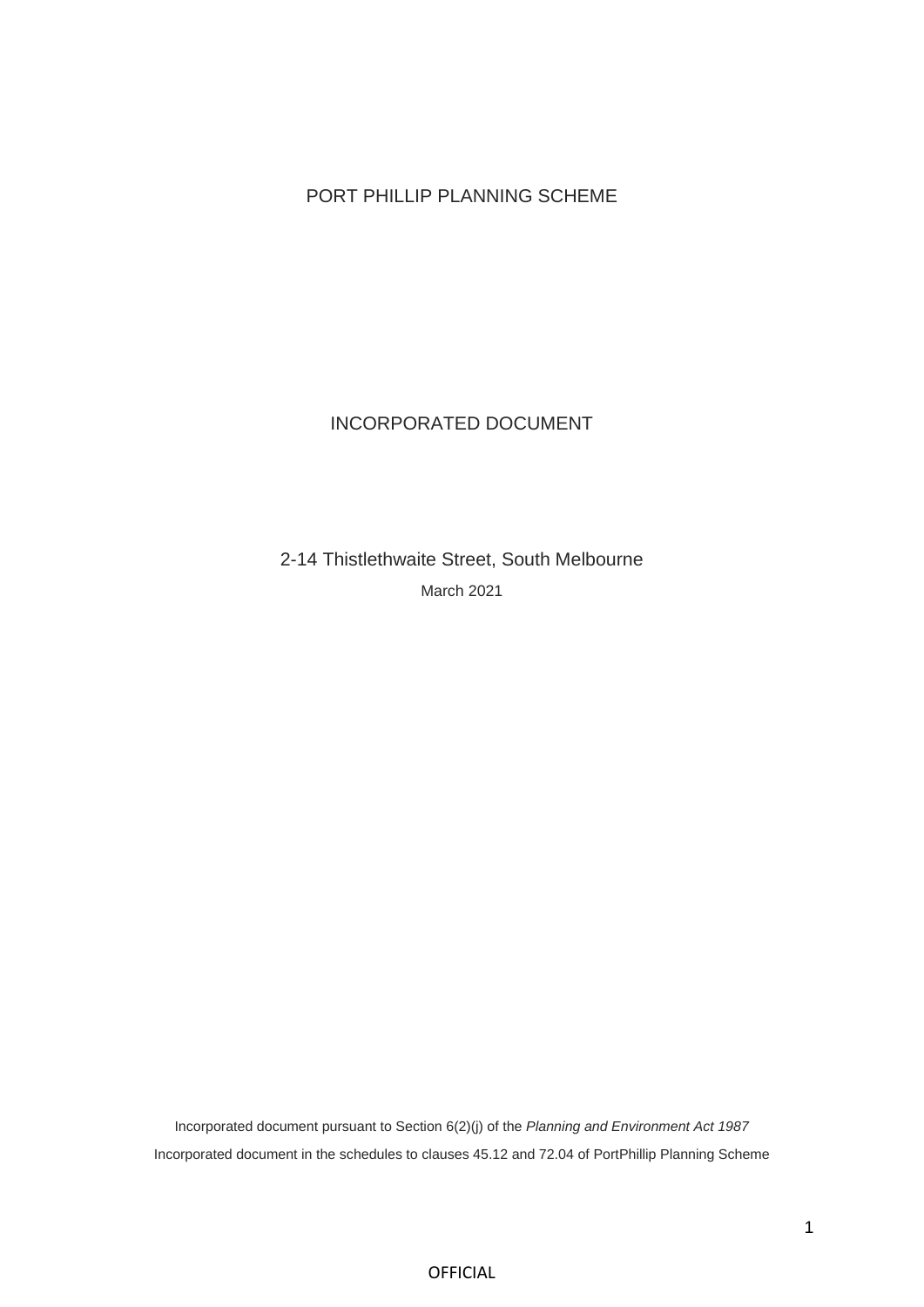# **1. INTRODUCTION**

- 1.1. This document is an Incorporated Document in the schedules to Clauses 45.12 and 72.04 of Port Phillip Planning Scheme (the Planning Scheme) pursuant to section 6(2)(j) of the *Planning and Environment Act 1987.*
- 1.2. The land identified in clause 3 of this document may be used and developed in accordance with the specific control in clause 4 of this incorporated document.
- 1.3. The control in Clause 4 prevails over any contrary or inconsistent provision in the Planning Scheme.
- 1.4. The Minister for Planning is the responsible authority for administering Clause 45.12 of the Planning Scheme with respect of this Incorporated Document except that:
	- a) Port Phillip City Council is the responsible authority for matters expressly required by the Incorporated Document to be endorsed, approved or done to the satisfaction of Port Phillip City Council;
	- b) The Victorian Planning Authority is the responsible authority for matters under Division 2 of Part 9 of the Act relating to any agreement that makes provision for development contributions;
	- c) Port Phillip City Council is the responsible authority for the enforcement of the Incorporated Document.

## **2. PURPOSE**

2.1. To facilitate the demolition of the existing building for the use and development of the land identified in Clause 3 for offices and retail premises in accordance with Clause 4 of this document.

## **3. LAND DESCRIPTION**

3.1. The control in Clause 4 applies to the land at 2-14 Thistlethwaite Street, South Melbourne being the land contained in Certificates of Title Volume 09153 Folio 444 and more particularly described as Crown Allotment 3 Section 56A City of South Melbourne Parish of Melbourne South.



*Figure 1: Map of Land subject to this Incorporated Document*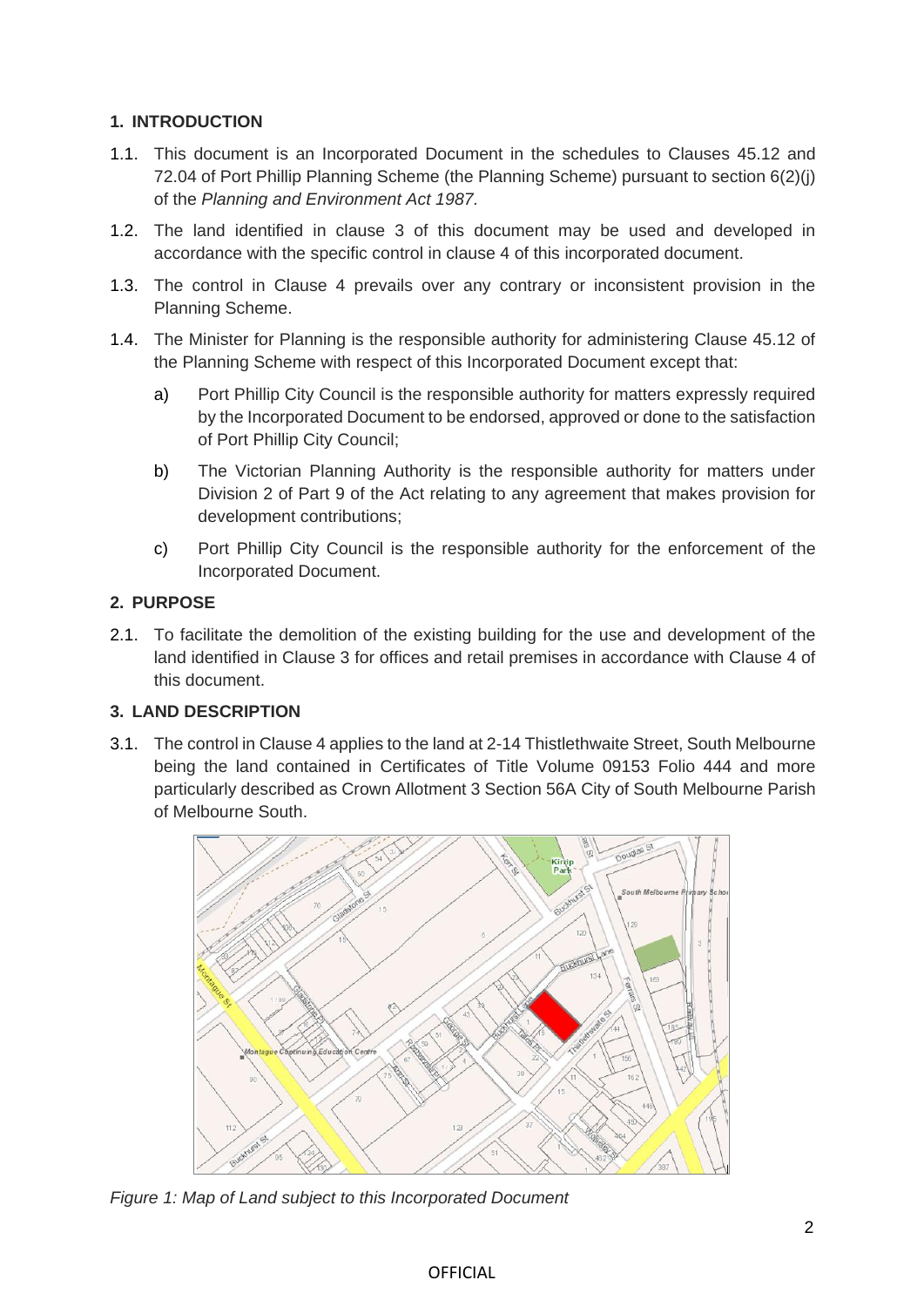## **4. CONTROL**

## **EXEMPTION FROM THE PLANNING SCHEME REQUIREMENTS**

- 4.1. The Land may be used and developed in accordance with the specific control contained in Clause 4 of this document.
- 4.2. The control in this Clause 4 prevails over any contrary or inconsistent provision in the Planning Scheme.
- 4.3. Subject to Clause 4.4, no planning permit is required for, and no provision in the Planning Scheme operates to prohibit, control or restrict the use or development of the Land in accordance with the provisions contained in Clause 4.
- 4.4. A permit is required to subdivide the Land except where the subdivision creates a road and no additional lot is created.
- 4.5. An application for subdivision is exempt from the requirements in Clause 45.11 (Infrastructure Contributions Overlay) of the Planning Scheme but not from the requirements in Clause 53.01 (Public Open Space Contributions) if applicable.
- 4.6. Notwithstanding Clauses 4.4 and 4.5, any permit allowing subdivision of the Land must include a condition requiring payment to Council, before a statement of compliance is issued, of a public open space contribution equal to 8% of the site value of the Land.

### **Compliance with the endorsed plan**

4.7. The use and development of the land must be undertaken generally in accordance with all documents approved under Clause 4.

### **Layout and use of the development not to be altered**

4.8. The development and layout of uses on the land as shown on the approved plans must not be altered or modified without the prior written consent of the Responsible Authority.

### **Amended Development Plans**

- 4.9. Before the development starts, excluding demolition, excavation, piling and site preparation works to remediate contaminated land, amended plans must be submitted to and approved by the Responsible Authority. The plans must be drawn to scale and fully dimensioned including to show natural ground level, floor levels, wall and building heights and lengths, with heights to be expressed to Australian Height Datum (AHD) and three copies plus an electronic copy must be provided. The plans must be generally in accordance with the architectural plans prepared by Ammache Architects entitled Job No: 2-14 Thistlethwaite, Sheet Nos. A01, A02, A03, A04, A05, A06, A07, A08, A09, A10, A11, A12, A13, A14 and A15, all dated 30 March 2020, but modified to show:
	- a) Gentle, graduated and seamless transitions between the public and private realm to meet Melbourne Water flood level requirements as per corresponding conditions below. Appropriate physical and visual connection between Thistlethwaite Street and the interior of building must also be achieved.
	- b) The building entry (main lobby entrance) fronting Thistlethwaite Street brought forward to align with the street boundary.
	- c) The enhancement of the relationship of the two retail tenancies to internal building (main) lobby through provision of clear glazing, doors, active uses and the like.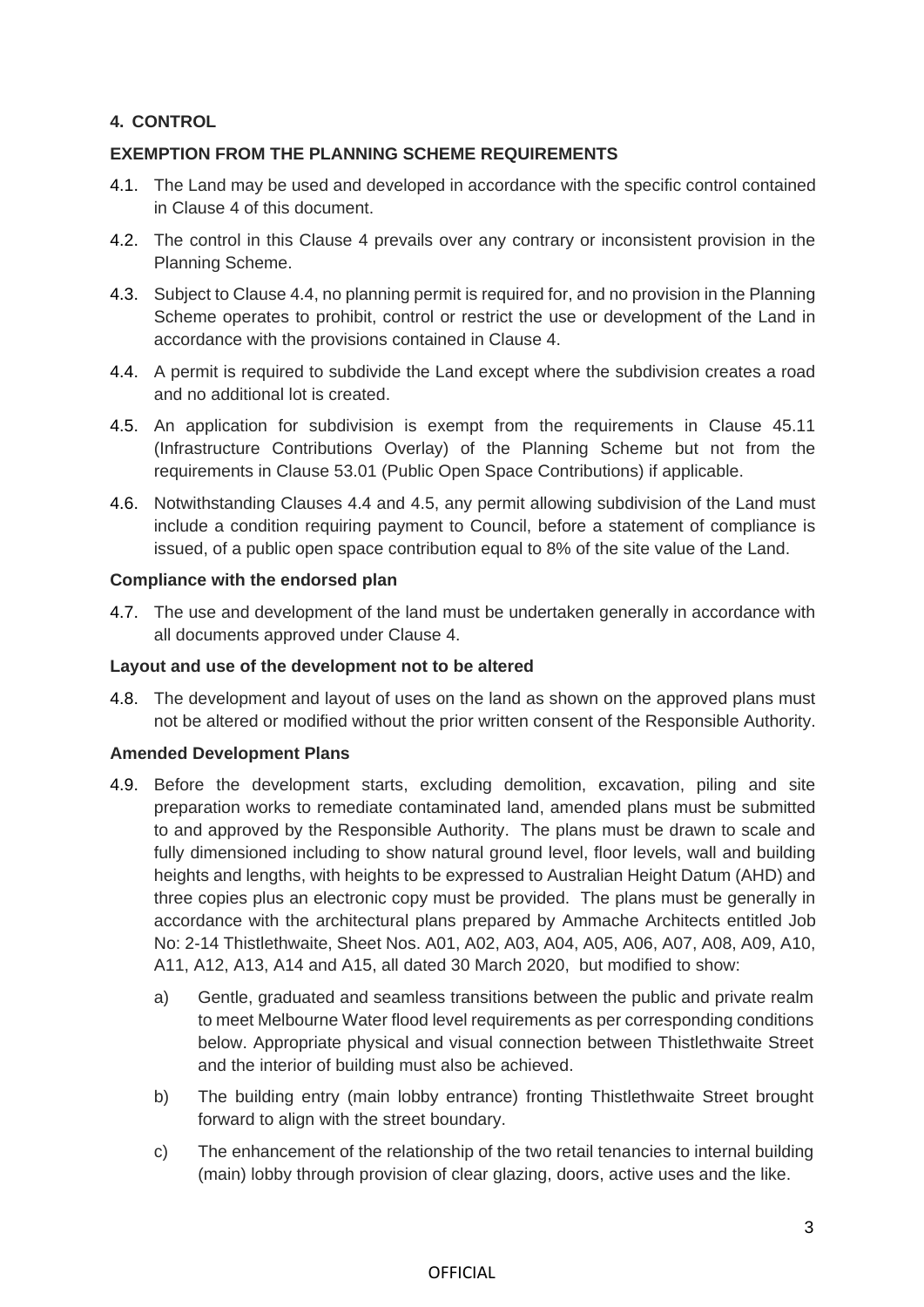- d) The removal of the solid elements of the building around the retail tenancy entries fronting Thistlethwaite Street and their replacement with clear glazing.
- e) Accentuation of the internal stairs through a design feature approach to identify and improve visibility and use by occupants and visitors of the development to promote this is an alternative and sustainable option to using lifts from the ground floor level and up through the podium.
- f) The floor plates of some of the tenancies linked through internal circulation stairs to promote connectivity and active design, providing alternative layout options for future tenants.
- g) The entrance to the building lobby off the Tates Place provided with a clear sense of address, sightlines for safety and accessibility, such as, but not limited to, relocation of the fire services to allow direct visual link with the lifts.
- h) Modifications of design detailing to achieve an industrial character of the development through the following methods:
	- i. The application of the 'brick finish' materiality to the mail room fronting Thistlethwaite Street and returning bricks at the corners and extending to the side party walls along the south western boundary and the exposed boundary wall along the north eastern boundary.
	- ii. Complementing the adjacent industrial façade in materiality, window openings, proportion and symmetry.
	- iii. Provision of further depth to the window openings in the façade to express the masonry construction, create a sense of shadow and articulation to the façade which is reminiscent of the industrial character of Fishermans Bend.
	- iv. At the ground floor level along Buckhurst Lane, exposing and architecturally resolving the visual appearance of services by providing semi permeable gates, consistent with the industrial references.
	- v. The location and dimensions of all building services and utility installations; all such services and installations (other than Buckhurst Lane) must be architecturally resolved and incorporated into the design of the building and minimise facing any street or laneway. Air vents façade in a dark colour to blend in with the brickwork and present as an integrated part of the architecture.
- i) Details of flood resilient design including waterproof doors and windows, elevated power outlets and building materials.
- j) A Services Plan and Report prepared by a suitably qualified person detailing the type, location and service authority requirements for the building based the height of the building, number of units, visibility and ease of accessibility, operational requirements including distances from entries and connection points, and safety.
- k) Plan notations for the project to achieve a minimum 5 Star Green Star Design and As-Built rating (or equivalent) with the Green Building Council of Australia.
- l) Plan notations for the project to include the Sustainable Design Measures and Water Sensitive Urban Design measures of the approved Sustainable Management Plan and Water Sensitive Urban Design Response.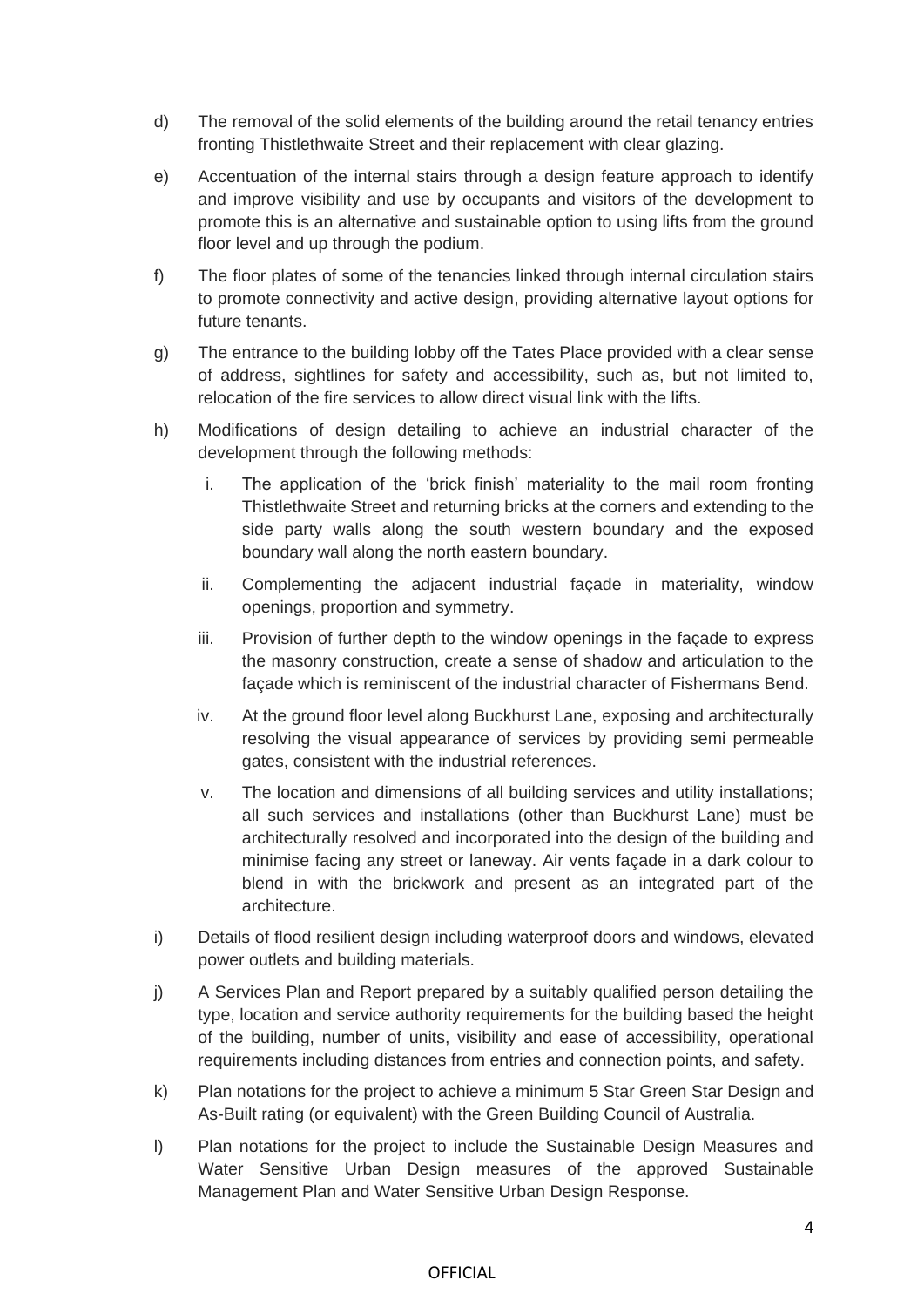- m) Modification of the raised planters facing Thistlethwaite Street and Buckhurst Lane in lieu of a landscape design which allows access to the building edge and views down to the street and lane for surveillance.
- n) Plan notations for street tree protection.
- o) Measures to improve natural light in the podium levels such as one or more lightwells, and skylights.
- p) Detailed dimensioned design of bicycle facilities including minimum 1.5m aisle access.
- q) An electric bike charging installation.
- r) Vehicle crossings reduced in width to 6.0m, or if greater than 6.1m width to include an intermediate pedestrian refuge.
- s) Provision of convex mirrors and a warning light at the Buckhurst Lane car park exit.
- t) Plan notations for all vehicle crossing works to be in accordance with Port Phillip City Council Vehicle Crossing Guidelines and Standard Drawings.
- u) Details of any boom gate or similar barrier at the vehicle entry (or confirmation none is proposed), including setbacks (if required) to ensure vehicles queuing to enter do not unreasonably impede pedestrian or vehicle movements along the lane. A Traffic Report must be submitted to demonstrate acceptable queuing times.
- v) Plan notations for the mechanical car stacker specification.
- w) The disabled car park design to meet AS 2890.6.
- x) At least 25% of all car spaces with access to a common source electric vehicle charging point.
- y) Headroom clearance in the car park (confirming min. 3.8m clearance for mechanical stackers).
- z) Loading area headroom clearance as per AS 2890.2 2018.
- aa) Back-of-house access from the ground floor level retail tenancies to the bin room.
- bb) Storage space for Hard waste, E-waste. Organic/green waste and a Charity bin.
- cc) Plan notations requiring the project to meet:
	- i. Any changes required to meet the requirements of the Façade Strategy in the corresponding condition(s) below.
	- ii. Any changes required to meet the requirements for external reflectivity in the corresponding condition(s) below.
	- iii. Any changes required to meet the requirements for Landscaping and the Public Realm in the corresponding condition(s) below.
	- iv. Any changes required to meet the requirements for Traffic, Parking and Loading and Unloading in the corresponding condition(s) below.
	- v. Any changes required to meet the requirements of the Waste Management Plan in the corresponding condition(s) below.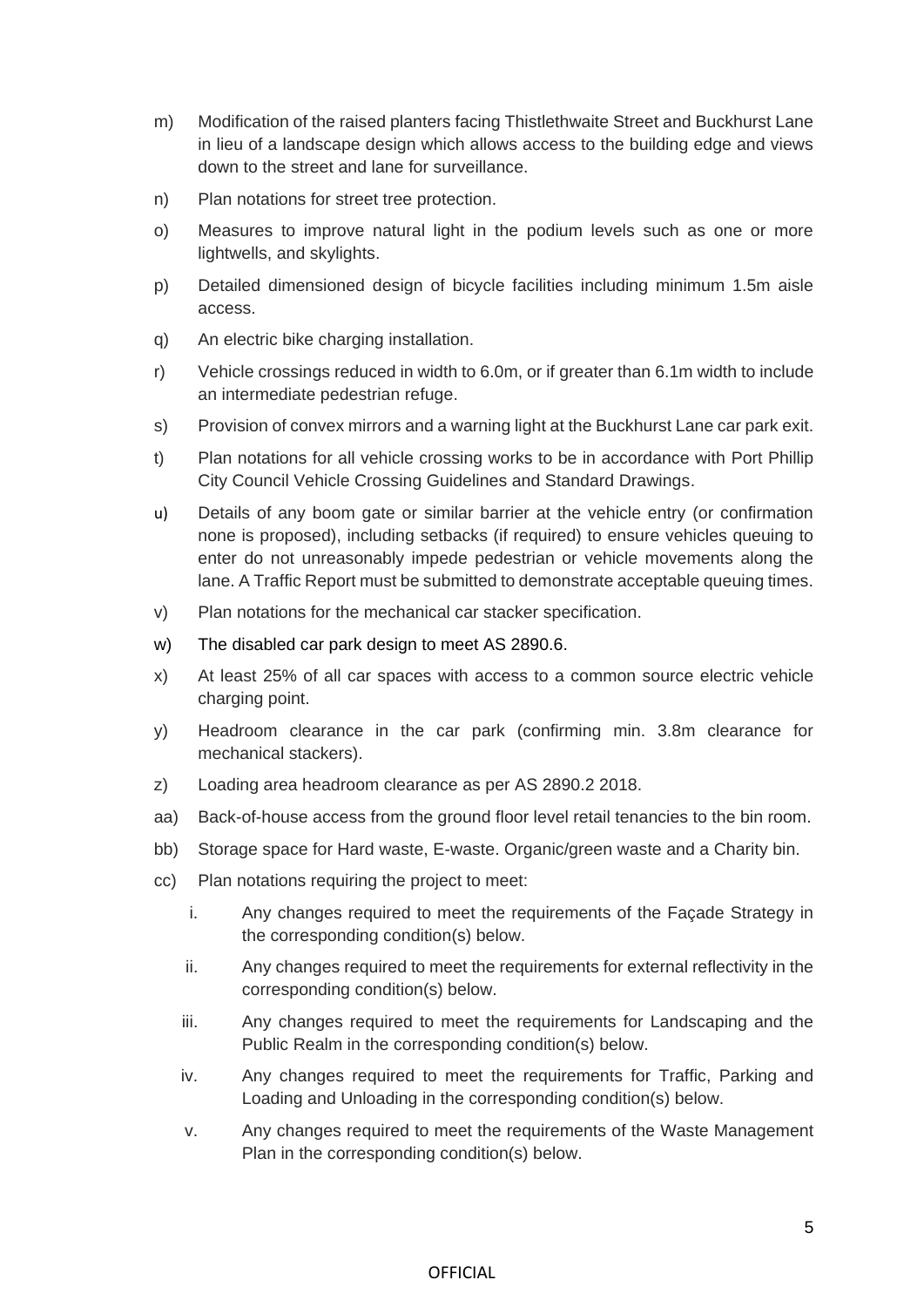- vi. Any changes required to meet the Noise Attenuation and Mitigation requirements in the corresponding condition(s) below.
- vii. Any changes required to meet the requirements of the Wind assessment in the corresponding condition(s) below.
- viii. Any changes required to meet the requirements of Melbourne Water in the corresponding condition(s) below.
- ix. Any changes required to meet the Stormwater Drainage System Design and Water Sensitive Urban Design requirements in the corresponding condition(s) below.
- x. Any changes required to meet the Environmentally Sustainable Design, Green Star and Third Pipe requirements in the corresponding condition(s) below.

## **Aboriginal Cultural Heritage**

- 4.10. Before the development starts, including demolition, bulk excavation and site preparation works and works to remediate contaminated land, one of the following must be provided to the Responsible Authority:
	- a) A report prepared by a suitably qualified professional confirming to the satisfaction of the Responsible Authority that a Cultural Heritage Management Plan (CHMP) pursuant to the *Aboriginal Heritage Act 2006* is not required; or
	- b) A certified Preliminary Aboriginal Heritage Test (PAHT) under sections 49B and 49C of the *Aboriginal Heritage Act 2006* in respect of the development of the land; or
	- c) A letter from Aboriginal Victoria confirming a CHMP has been approved for the land.
- 4.11. All works on the land must be carried out or constructed in accordance with the requirements of any approved CHMP or otherwise in accordance with the requirements of the *Aboriginal Heritage Act 2006* and *Aboriginal Heritage Regulations 2018*.

### **Façade Strategy & Materials and Finishes**

- 4.12. Before the plans required by Clause 4.6 are approved, a Facade Strategy must be submitted to and approved by the by the Responsible Authority in consultation with Port Phillip City Council. Unless specified otherwise by the Responsible Authority, the Facade Strategy must be generally in accordance with the Design response dated March 2020 prepared by Ammache Architects and also include:
	- a) A concise description by the architect of the building design concept and how the façade works to achieve this.
	- b) A schedule of colours, materials and finishes, including the colour, type and quality of materials showing their application and appearance. This can be demonstrated in coloured elevations or renders from key viewpoints, to show the materials and finishes linking them to a physical sample board with clear coding.
	- c) Elevation details generally at a scale of 1:50, or other suitable scale agreed to by the Responsible Authority, illustrating typical building details, entries and doors, utilities, and any special features which are important to the building's presentation.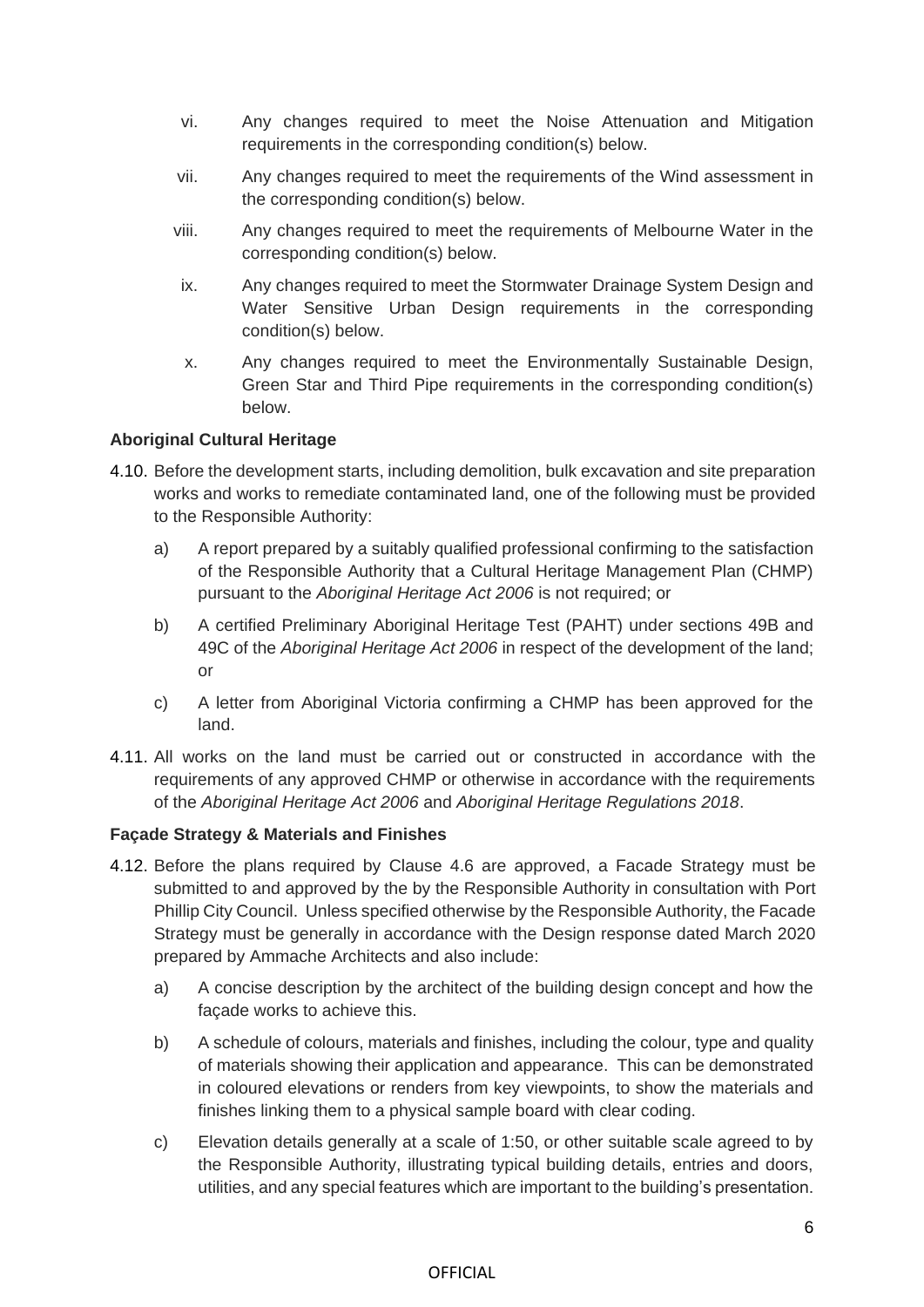- d) Cross sections or other method of demonstrating the façade systems, including fixing details indicating junctions between materials and significant changes in form and/or material.
- e) Information about how the façade will be accessed, maintained and cleaned.
- f) Example prototypes and/or precedents that demonstrate the intended design outcome as indicated on plans and perspective images, to produce a high-quality built form outcome in accordance with the design concept.
- g) Building plant, equipment and utility installations facing a street or lane minimised, and architecturally integrated into the design of the building.
- h) Details of all hard-landscaping materials, finishes and treatments and urban design elements including retaining wall, paving, kerbs, accessway, lighting, seating and balustrading.
- i) Elevations, sections, levels and details including materials and finishes of public realm works including reconstruction of public assets.
- j) Any level changes required to meet flood level requirements incorporated holistically into the design.

### **Reflectivity**

4.13. Except with the consent of the Responsible Authority, all external facade, materials and finishes must be of a type that does not reflect more than 20% of visible light when measured at an angle of incidence normal to the glass surface.

### **Landscaping**

- 4.14. Before the development starts, excluding demolition, excavation, piling, site preparation works and works to remediate contaminated land, detailed Landscape Plans must be submitted to and approved by Port Phillip City Council. The plans must be generally in accordance with the Landscape Plans titled Job No. 19-306, Drawing Nos. TP01 Rev B dated 18-03-2020 and TP02 Rev C dated 01-04-2020 prepared by John Patrick Landscape Architects Pty Ltd, and updated to include:
	- a) Detailed landscape plans of the podium rooftop showing how this would be executed, including but not limited to:
		- Sitting areas, circulation areas and tree plantings (shown on the Architectural Drawings), including details of how the trees would be stabilised against wind effects.
		- Evidence that the impermeable wind screens extending out from the tower at the podium level will not inhibit circulation and amenity of the users.
		- A reduction in hard surfaces at podium rooftop level.
	- b) Modification of the raised planters facing Thistlethwaite Street and Buckhurst Lane in lieu of a landscape design which allows access to the building edge and views down to the street and lane for surveillance.
	- c) Plan and elevation details of any wind mitigation structures integrated into the landscape design.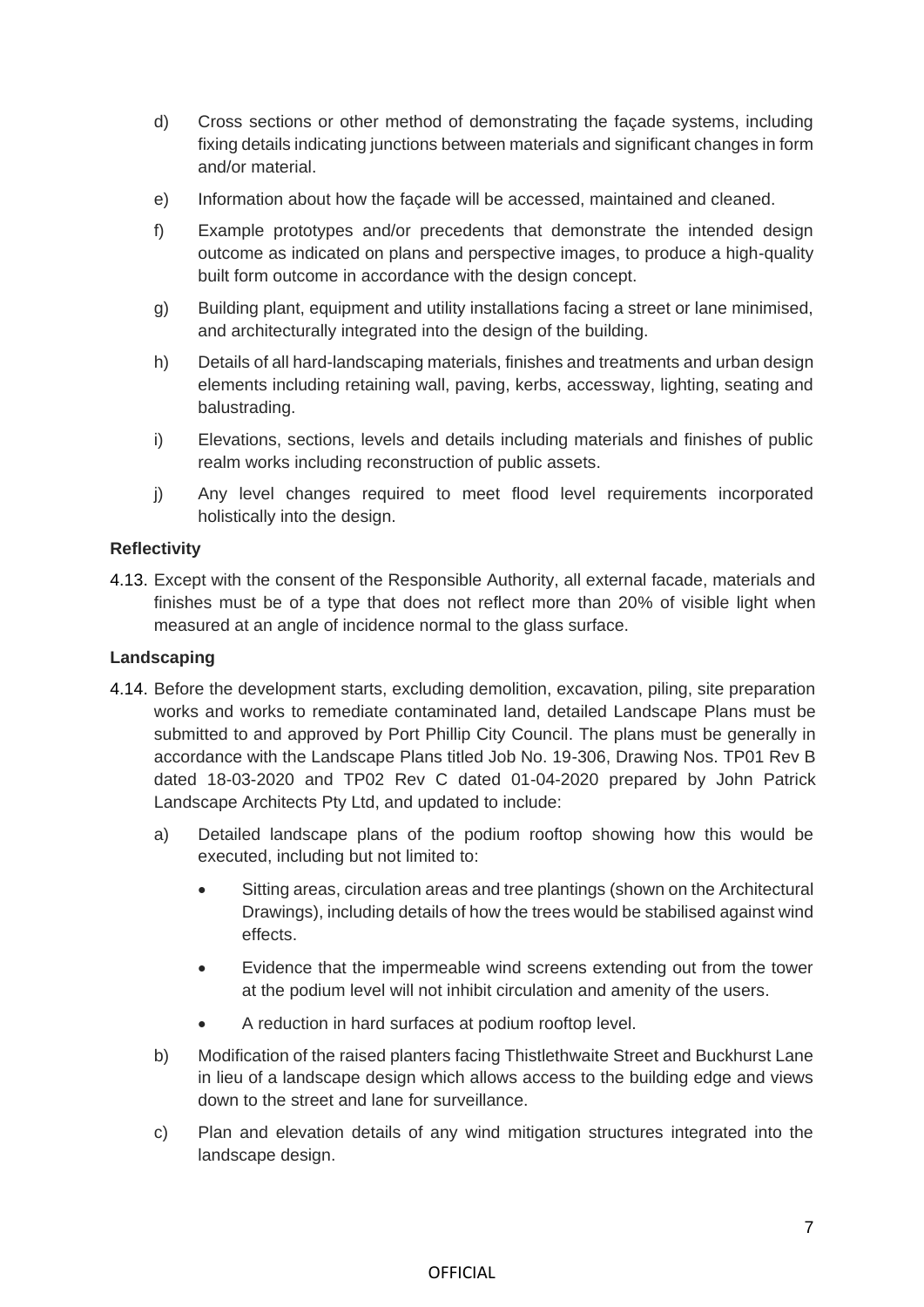- d) A planting schedule of all proposed trees and other vegetation including botanical name, common names, pot sizes, sizes at maturity, and quantity of each plant and their protection and maintenance.
- e) Details of green facades, podium and terrace planting that is water efficient, located and designed to be sustainable, viable and resilient and appropriate to microclimate conditions.
- f) Plan, elevation and cross-section drawings of the green facade including details of:
	- Appropriate vegetation selection to realise the vertical landscaping;
	- Irrigation and drainage;
	- Responsibility for and a schedule of annual maintenance.
	- Details of the maintenance and management of the façade and green wall(s).
- g) Details of how the landscaping responds to water sensitive urban design principles, including how rainwater will be captured, cleaned and stored for onsite use and the location and type of irrigation and drainage systems to be used including the location of water tanks.
- 4.15. All landscaping shown in the approved landscape and public realm plans must be carried out and completed prior to occupation of the building and thereafter maintained to the satisfaction of Port Phillip City Council.

### **Tree Protection**

- 4.16. Before the development starts, including demolition, excavation, piling, site preparation works, and works to remediate contaminated land:
	- a) A Tree Protection Management Plan (TPMP), setting out how the two (2) Council owned nature strip trees on Thistlethwaite Street will be protected during construction, must be submitted to and approved by the responsible authority. When approved the TPMP will be endorsed and form part of the approval. The TPMP should generally follow the layout of Section 5 (i.e. General, Tree Protection Plan, Pre- construction, Construction stage and Post Construction) of AS4970 'Protection of trees on development sites'.
	- b) A tree protection fence must be erected around the two (2) Council owned nature strip trees on Thistlethwaite Street to comply with AS 4970 - 2009 Tree protection on development sites to the satisfaction of Port Phillip City Council.
	- c) No Damage to Existing Street Tree
- 4.17. The proposed works must not cause any damage to any retained existing street tree. Any existing street tree must not be removed, lopped or pruned (including root pruning) without the prior consent of Port Phillip City Council. Root pruning of any tree must be carried out to the satisfaction of Port Phillip City Council prior to the construction of buildings or works including crossover works.

### **Removal and Replacement of Street Trees**

4.18. Any Council owned trees shown on the endorsed plans to be removed must not be removed, lopped or pruned without prior consent from Port Phillip City Council. If removal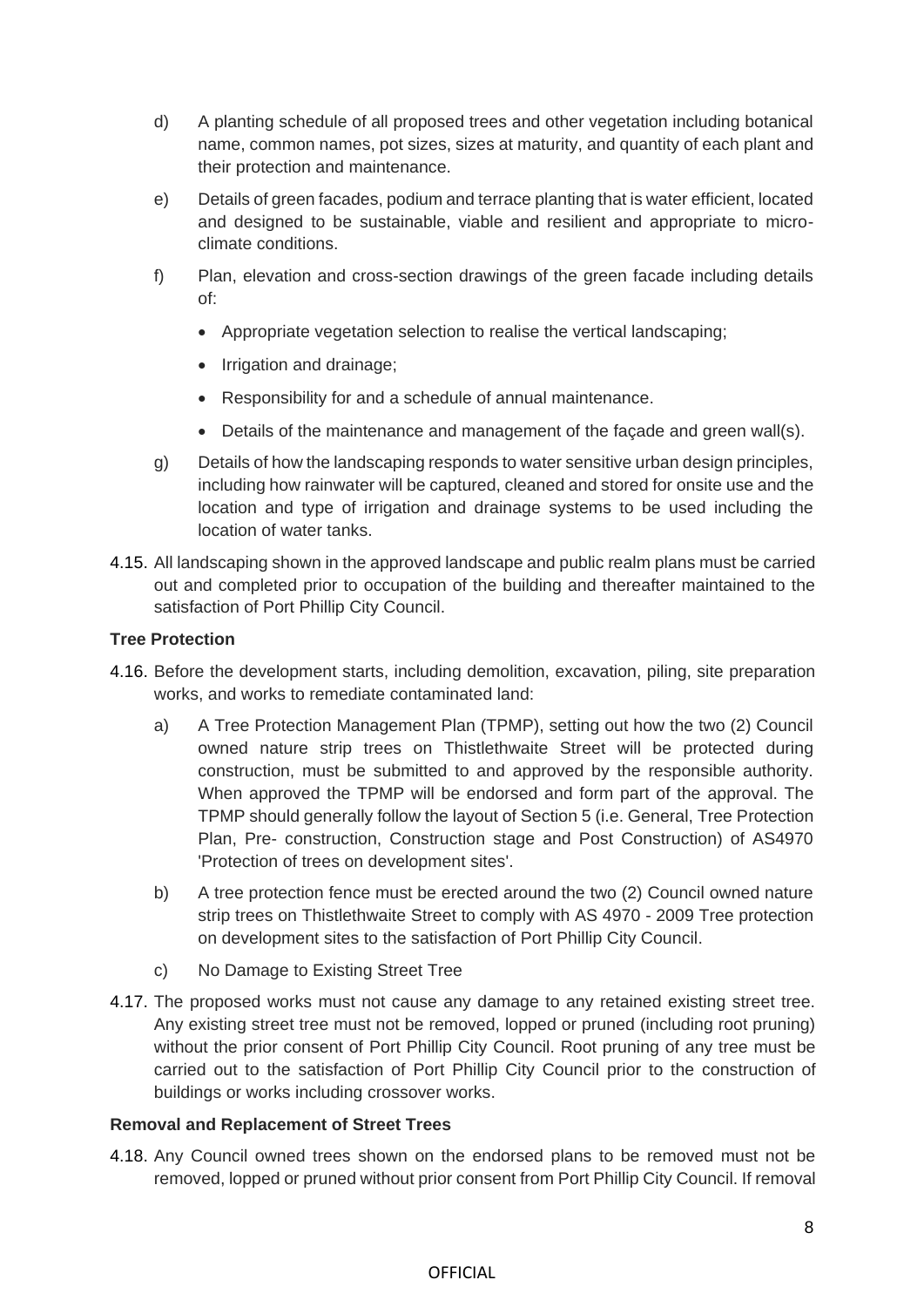is approved, the amenity value along with removal and replacement costs must be reimbursed to Council by the developer before the development starts. Removal and replacement, including 24 months maintenance of new street trees may only be undertaken by Port Phillip City Council.

#### **Demolition Management Plan**

- 4.19. Before demolition starts, a detailed Demolition Management Plan (DMP) must be submitted to and approved by Port Phillip City Council. The DMP's objectives must be to minimise the impact of works associated with the demolition on neighbouring buildings and structures and activities conducted in the area generally. The DMP must address the following matters:
	- a) Staging of dismantling/demolition.
	- b) Site preparation.
	- c) Public safety, amenity and site security.
	- d) Management of the construction site and land disturbance.
	- e) Operating hours, noise and vibration controls.
	- f) Air and dust management.
	- g) Waste and materials reuse.
	- h) Stormwater and sediment control.
	- i) Management of public access and vehicle, bicycle and pedestrian linkages around the site during demolition.
	- j) Protection of existing artworks in the public realm.
	- k) Site access and traffic management (including any temporary disruptions to adjoining vehicular, bicycle and pedestrian access ways).
	- l) Details of temporary buildings or works (such as landscaping works to activate and improve the site and street frontage) to be constructed should works cease and the site remain vacant for 6 months after completion of demolition.
- 4.20. Demolition must be carried out in accordance with the approved DMP to the satisfaction of Port Phillip City Council.

#### **Construction management - piling**

4.21. Piling works must not include driven piling. Piling must be by bored, screw, or sheet piling or similar only unless otherwise agreed by Council through an approved Construction Management Plan.

### **Traffic, Parking and Loading/Unloading**

- 4.22. Before the plans required by Clause 4.9 are approved, an updated traffic engineering assessment including functional layout plans and other supporting information as appropriate must be submitted to and approved by Port Phillip City Council. The traffic engineering assessment must be generally in accordance with the Traffic Impact Assessment Report prepared by TTM Consulting (rev 3) dated 27 March 2020.
	- a) Details of loading / waste collection arrangements and management.
	- b) Updated swept path plans showing: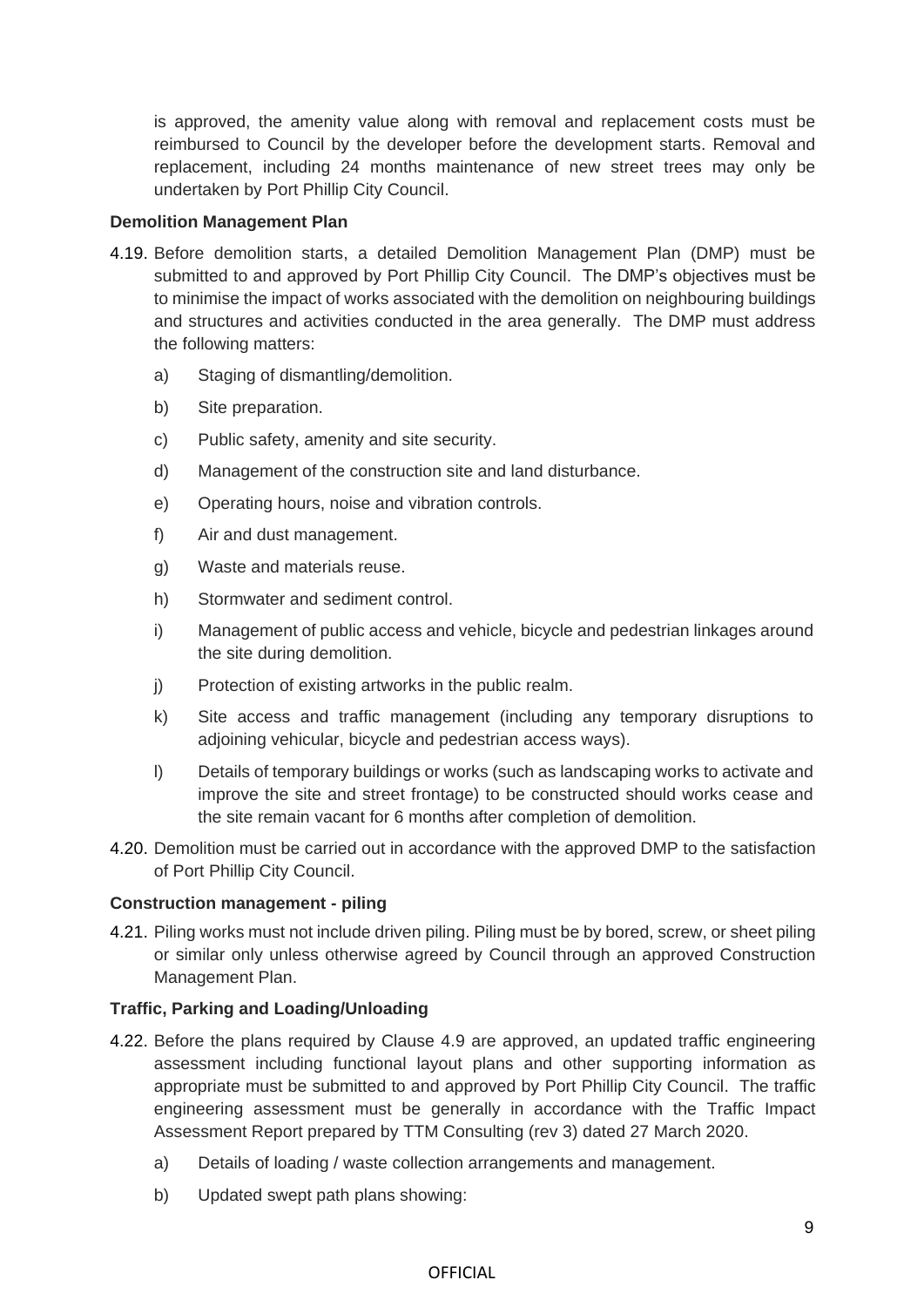- The outline of the useable car stacker platform width/length/columns etc.
- Provision of convex mirrors and a warning light at the Buckhurst Lane entry;
- The carriageway width of Buckhurst Lane.
- Details of all level changes and any flood mitigation treatment required at the Buckhurst Lane entry.
- Entry and exit clearance for end spaces e.g. adjacent to walls or columns, per stacker specification.
- Delivery and waste collection truck access to and from the waste room.
- c) Vehicle stacker specification details confirming:
	- The pit depth for the Klaus Trendvario 4300-200;
	- Vehicles can reverse onto the platforms;
	- Headroom clearance.
- d) At least 25% of all car spaces with access to a common source electric vehicle charging point.
- 4.23. The internal design of the car park and loading docks, the positioning of boom gates, card readers, control equipment, including car park control points, and ramp grades must be generally in accordance with the Australian and New Zealand Standard 2890.1-2004 and to the satisfaction of Port Phillip City Council.
- 4.24. The loading and unloading of vehicles and delivery of goods to and from the premises must at all times take place within the boundaries of the site and should not obstruct access to the car park of the development to the satisfaction of Port Phillip City Council.
- 4.25. Traffic access and parking and loading/unloading arrangements must not be altered without the prior written consent of Port Phillip City Council.
- 4.26. Before the development is occupied, vehicle crossings must be constructed in accordance with the Port Philip City Council's Vehicle Crossing Guidelines and standard drawings to the satisfaction of Port Phillip City Council. All redundant crossings must be removed and the footpath, nature strip, kerb and road reinstated as necessary at the cost of the applicant/owner and to the satisfaction of Port Phillip City Council.
- 4.27. The area set aside for car parking and access of vehicles and accessways must be constructed, delineated and clearly lined marked to indicate each car space, the access ways and the direction in which vehicles must proceed along the accessways in conformity with the endorsed plans. Parking areas and accessways must be kept available for these purposes at all times and maintained to the satisfaction of the Responsible Authority.
- 4.28. All mechanical exhaust systems to the car park must be sound attenuated to prevent noise nuisance to the occupants of surrounding properties, to the satisfaction of the Responsible Authority.
- 4.29. Bicycle parking must be provided, located and appropriately signed in accordance with the endorsed plans.

#### **Waste Management Plan**

4.30. Before the plans required by Clause 4.9 are approved, an amended Waste Management Plan must be prepared and submitted to and be approved by to Port Phillip City Council.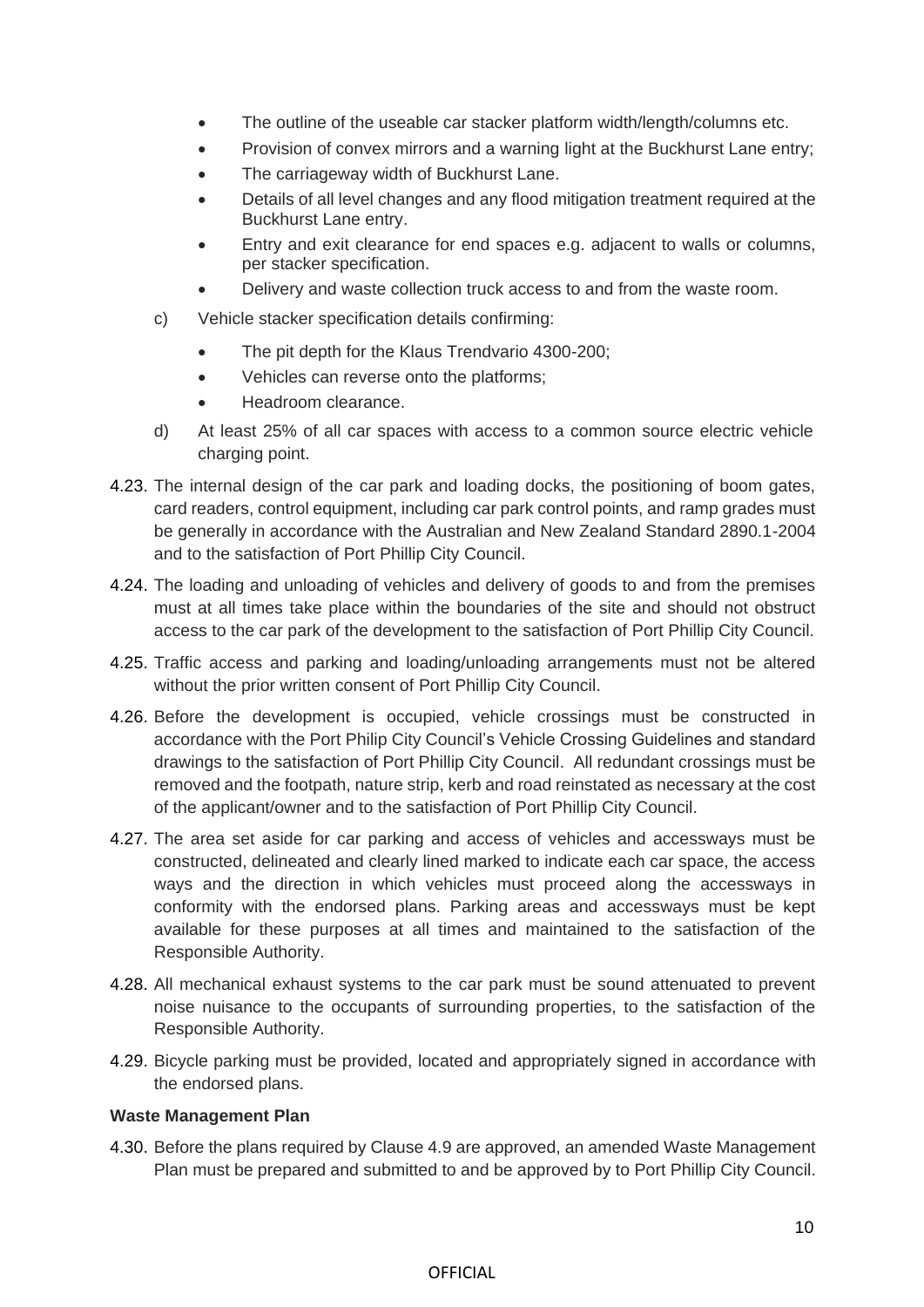The Plan must be generally in accordance with the Waste Management Plan dated 23 May 2019 and updated on 24 March 2020, prepared by Ecoresults but modified to:

- a) Provision for organic/green waste storage;
- b) Provision for Hard waste, charity bin and E-waste.
- c) Details of back-of-house access to the Refuse Zone(s) for the retail tenancies.
- d) Details of ventilation, washing and vermin prevention for the waste room.
- e) Details of security to the waste rooms such as doors / roller doors.
- f) Swept path plan for waste collection truck access to and from the waste room.
- g) Confirmation all waste collection will be outside of peak car traffic times.
- h) Confirmation of the maximum operating height of the waste collection vehicle and minimum roof clearance within the car park.
- 4.31. The approved Waste Management Plan must be implemented to the satisfaction of Port Phillip City Council. Waste storage and collection must be undertaken in accordance with the approved Waste Management Plan and must be conducted in such a manner as not to affect the amenity of the surrounding area and which does not cause any interference with the circulation and parking of vehicles on abutting streets.

### **Noise Attenuation**

- 4.32. The building construction must incorporate noise attenuation measures to achieve internal design sound levels for the office spaces of:
	- 40-45 dB(A) Leq 1hr, based on office areas with façade fully closed,

in accordance with the endorsed Acoustic Assessment Report.

### **Incorporation of Noise Attenuation Measures**

- 4.33. Upon completion and prior to the occupation of the building(s) allowed by this permit, a report by a suitably qualified acoustic consultant must be submitted to, approved by and be to the satisfaction of the Responsible Authority:
	- Certifying that the building incorporates the noise attenuation measures as specified in the endorsed Acoustic Assessment Report and shown on the endorsed plans.
	- Verifying the building achieves the internal noise levels specified in the corresponding condition(s) in this approval.

The report must detail the set-up on site and methodology of the testing process.

Where post construction measurement and testing shows internal noise levels exceeding those specified in the corresponding condition above, the applicant must make rectifications and retest as necessary to demonstrate compliance with the noise levels to the satisfaction of the Responsible Authority.

The cost of certification acoustic works is to be met by the developer.

4.34. All air conditioning and refrigeration plant must be screened and baffled and/or insulated to minimise noise and vibration to ensure compliance with noise limits determined in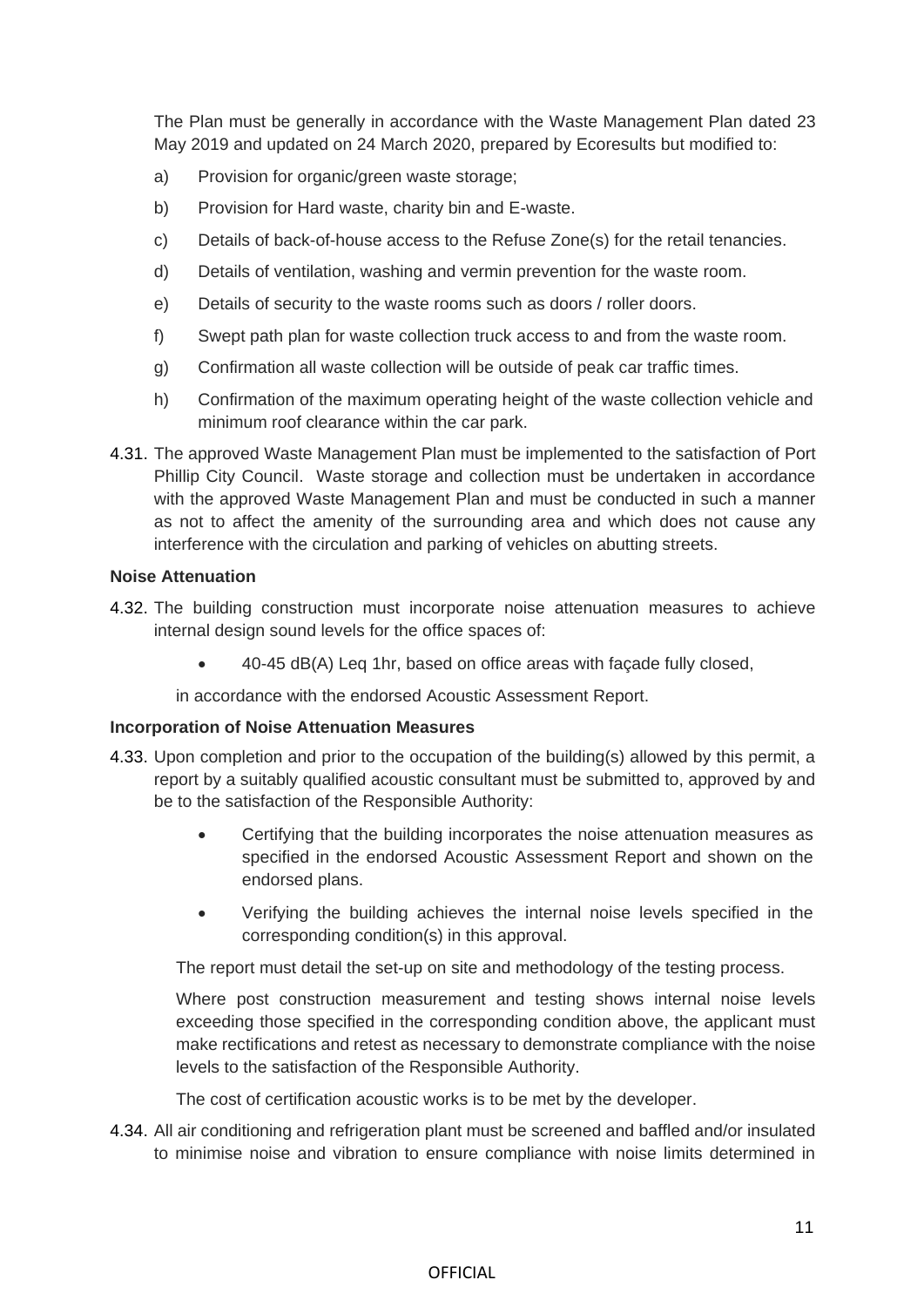accordance with State Environment Protection Policy (Control of Noise from Commerce, Industry and Trade) No. N-1.

### **Disability Access**

4.35. Before development is occupied, a Disability Discrimination Act Assessment/Audit, prepared by a suitably qualified consultant, must be submitted to Port Phillip City Council. This document must provide an assessment of the development (including public realm works or publicly accessible areas) against the applicable accessibility provisions of the Building Code of Australia and the applicable provisions of the Disability (Access to Premises – Buildings) Standards 2010.

#### **Wind Assessment**

- 4.36. Before the development starts, excluding demolition, excavation, piling, and site preparation works, and works to remediate contaminated land, an amended Pedestrian Wind Environment Study must be submitted to and approved by the Responsible Authority in consultation with Port Phillip City Council. The amended Study must be generally in accordance with the Pedestrian Wind Environment Study prepared by Windtech dated 31 October 2019 but modified to address all changes required under this Clause 4 and must:
	- a) Include wind tests taken at various points within the surrounding public realm with an assessment area determined in accordance with Clause 2.11 of Schedule 30 to Clause 43.02 Design and Development Overlay of Port Phillip Planning Scheme (i.e. include in the assessment major nearby developments, under construction and approved, and communal open space areas);
	- b) Carry out the wind tests on a model of the approved building inclusive of the modifications required to determine the wind impacts of the development;
	- c) Provide recommendations for any modifications which must be made to the design of the building to improve any adverse wind conditions within the public realm and communal open space areas.
	- d) Include in the assessment the major nearby developments under construction, approved at 15-35 Thistlethwaite Street, 6-70 Buckhurst Street, and 15-87 Gladstone Street.
	- e) Demonstrate (or provide built form recommendations) that the development will ensure all publicly accessible areas, including footpaths will not be adversely affected by 'unsafe wind conditions' as specified in Table 7 of Schedule 30 to Clause 43.02 Design and Development Overlay of Port Phillip Planning Scheme.
	- f) Demonstrate (or provide built form recommendations) that the development should achieve 'comfortable wind conditions' as specified in Table 7 of Schedule 30 to Clause 43.02 Design and Development Overlay of Port Phillip Planning Scheme.
	- g) Demonstrate achievement of the wind comfort criteria outlined in Clause 2.11 of DDO30 for areas within the assessment distance as follows:
		- Standing: The Thistlethwaite Street footpath frontage of the site; and
		- Walking: The remaining publicly accessible areas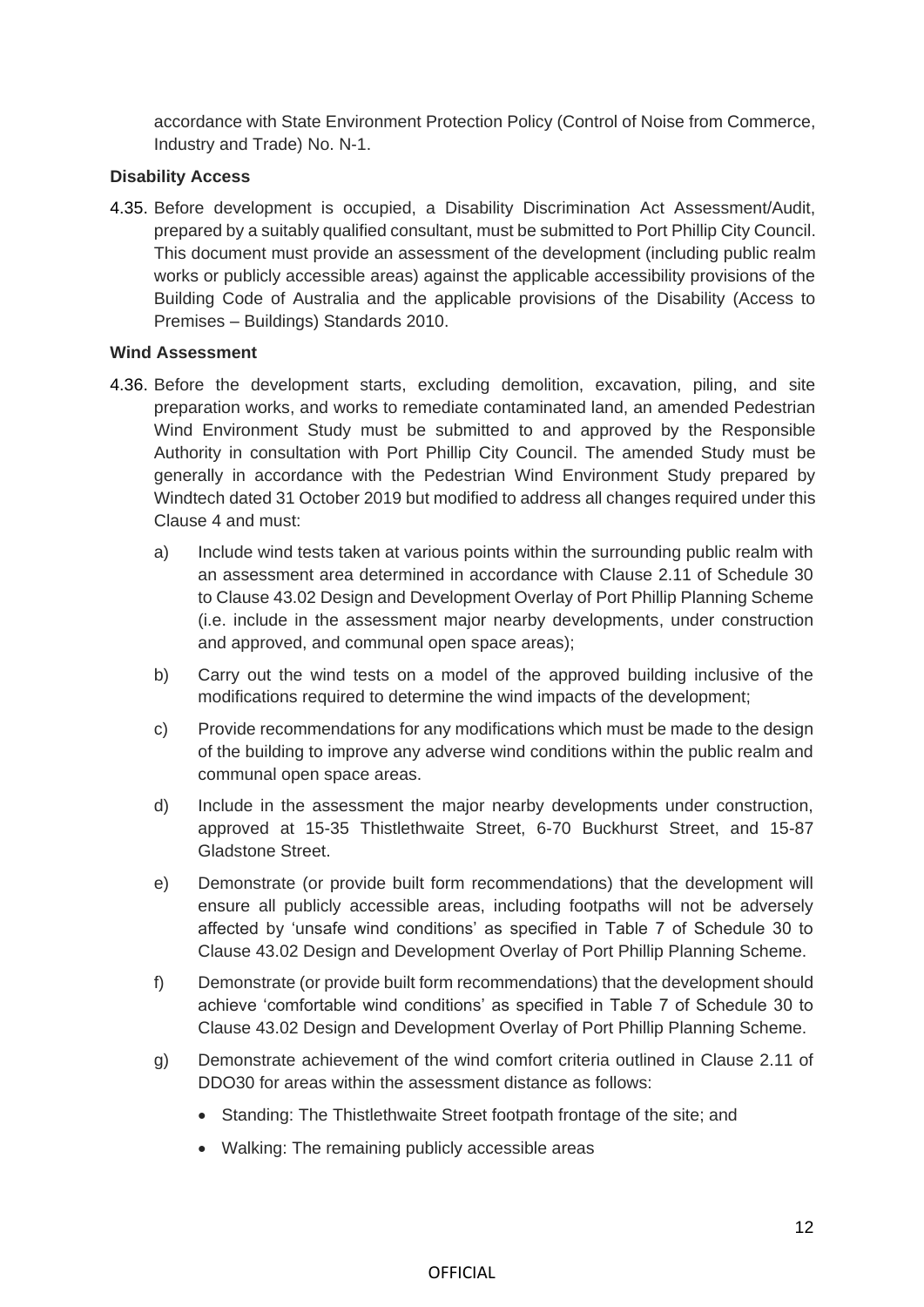- 4.37. Any further modifications required to the development in order to ensure acceptable wind conditions to the surrounding streets and public areas must be located within the development (not on public land), carefully developed as an integrated high-quality solution with the architectural design and not rely on street trees or rely on wind amelioration screens within the public realm to the satisfaction of Port Phillip City Council.
- 4.38. The recommendations and requirements of the approved Wind Impact Assessment Report must be implemented to the satisfaction of Port Phillip City Council before the development is occupied.

#### **Development Contribution**

- 4.39. Before the development starts, excluding demolition, excavation, piling, site preparation works, and works to remediate contaminated land, the owner of the land must enter into agreement(s) pursuant to section 173 of the *Planning and Environment Act 1987* with the Victorian Planning Authority and the Responsible Authority and make application to the Registrar of Titles to have the agreement(s) registered on the title to the land under section 181 of the Act to the satisfaction of the Responsible Authority. The agreement(s) must:
	- a) Require the developer to pay a development contribution of:
		- \$191.51 per sqm of gross office/commercial floor area; and
		- \$159.59 per sqm of gross retail floor area.
	- b) Require that development contributions are to be indexed annually from 1 July 2020 using the Price Index of Output of the Construction Industries (Victoria) issued by the Australian Bureau of Statistics.
	- c) Require registration of the Agreement on the titles to the affected lands as applicable.
	- d) Include a schedule of the types of infrastructure to be delivered by the Victorian Planning Authority or their successor.
	- e) Confirm that contributions will be payable to the Victorian Planning Authority or their successor.
	- f) Confirm that the Victorian Authority Planning or its successor, will use the contributions to deliver the schedule of types of infrastructure.
	- g) Require payment of the development contribution/s before the earliest of the following:
	- The issue of an occupancy permit for the development; or
	- The issue of a statement of compliance in relation to the subdivision of the land in accordance with the development allowed under this specific control.
	- h) Confirm the procedure for refunding monies paid if an approved Development Contribution Plan or Infrastructure Contributions Plan for the area is less than the amount stipulated in the section 173 agreement.
	- i) Make provision for its removal from the land following completion of the obligations contained in the agreement.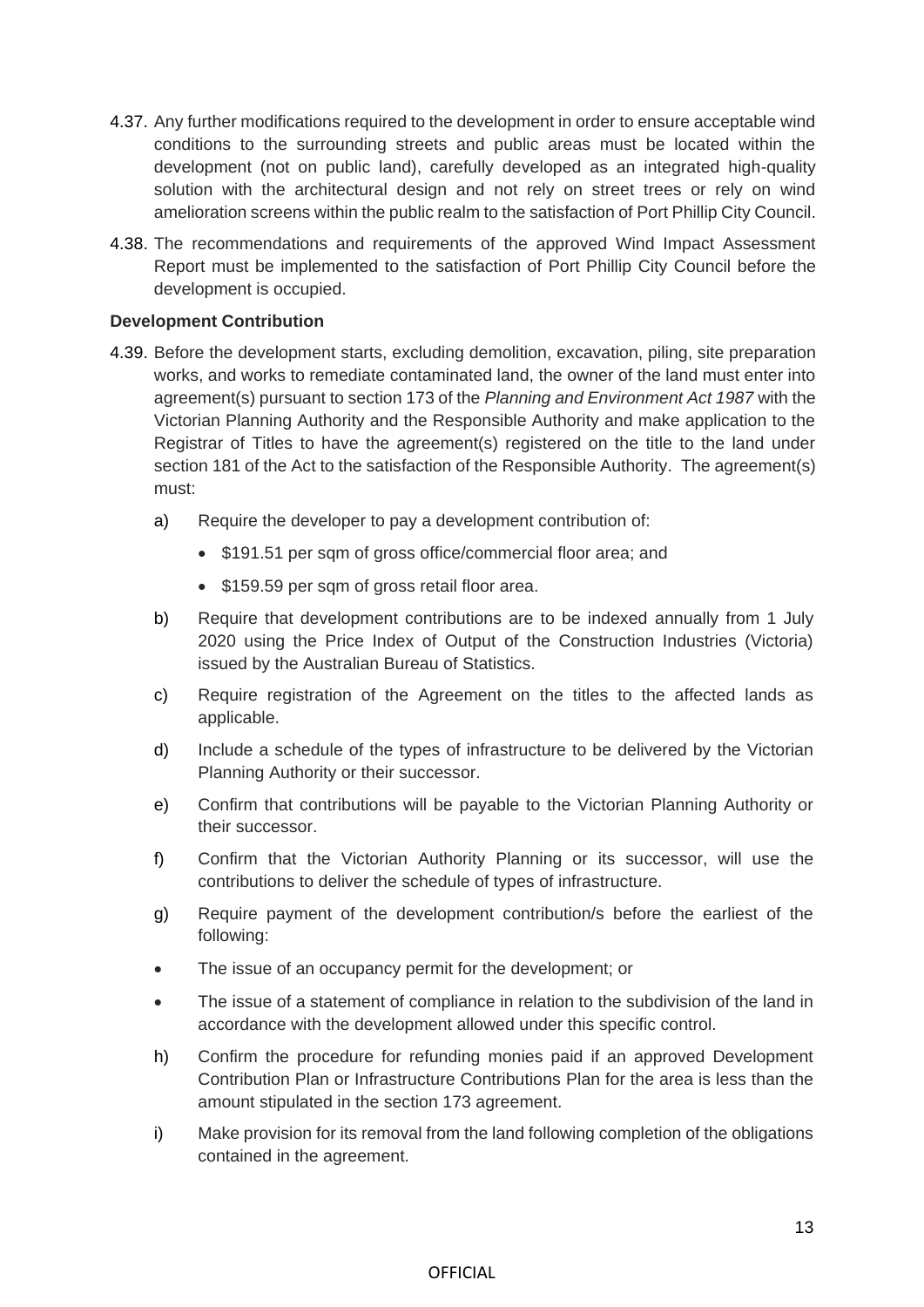j) Require the owner of the Land to pay all reasonable legal cost and expense of this agreement including preparation, execution and registration on title.

## **Overshadowing**

4.40. The building must not result in any overshadowing of parks protected by mandatory overshadowing controls as shown on Map 4 of Clause 43.02 Schedule 30 (Design Development Overlay) of Port Phillip Planning Scheme.

### **Drainage/Engineering**

- 4.41. Before the development starts excluding demolition, excavation, piling, site preparation works, and works to remediate contaminated land, or as otherwise agreed by the Responsible Authority , a stormwater drainage system design incorporating integrated water management design principles, must be submitted to and approved by Port Phillip City Council. The stormwater drainage system design must:
	- Include a detailed response to Clause 22.12 (Stormwater Management (Water Sensitive Urban Design) of Port Phillip Planning Scheme'
	- Incorporate a legal point of discharge (LPD) to the satisfaction of Port Phillip City Council.
- 4.42. The stormwater drainage system must be constructed in accordance with the design approved under this Incorporated Document, connected to the existing stormwater drainage system and completed prior to the occupation of the building to the satisfaction of Port Phillip City Council.

#### **Environmental Audit**

- 4.43. Before the development starts excluding demolition, excavation, piling and site preparation works, and works to remediate contaminated land or a sensitive use commences on the land, the Responsible Authority must be provided with either:
	- a) A certificate of environmental audit issued for the land in accordance with Part IXD of the Environment Protection Act 1970; or
	- b) A statement issued by an environmental auditor appointed under the Environmental Protection Act 1970 in accordance with Part IXD of that Act that the environmental conditions of the land are suitable for the sensitive use.

### **Environmentally Sustainable Design**

### **Sustainability Management Plan & Water Sensitive Urban Design Response**

- 4.44. Before the development starts, excluding demolition, excavation, piling, site preparation works and works to remediate contaminated, an amended Sustainability Management Plan (SMP) must be submitted to, be to the satisfaction of and approved by Port Phillip City Council. The SMP must be generally in accordance with the SMP prepared by EcoResults Consultants, dated 25 March 2020, but modified to show:
	- a) A commitment to and details of how the development will achieve a 5 Star Green Star Design & As Built rating with a 10% buffer above the minimum 60-point requirement.  $60 + 6 = 66$  points = Five Star "Australian Excellence".
	- b) The Implementation Schedule amended to reflect the Green Star credit requirements.
	- c) How the project will achieve a 20% increase on minimum NCC energy efficiency standards, as required in the Fishermans Bend Urban Renewal Area Policy at Clause 22.15-4.5 of the Planning Scheme.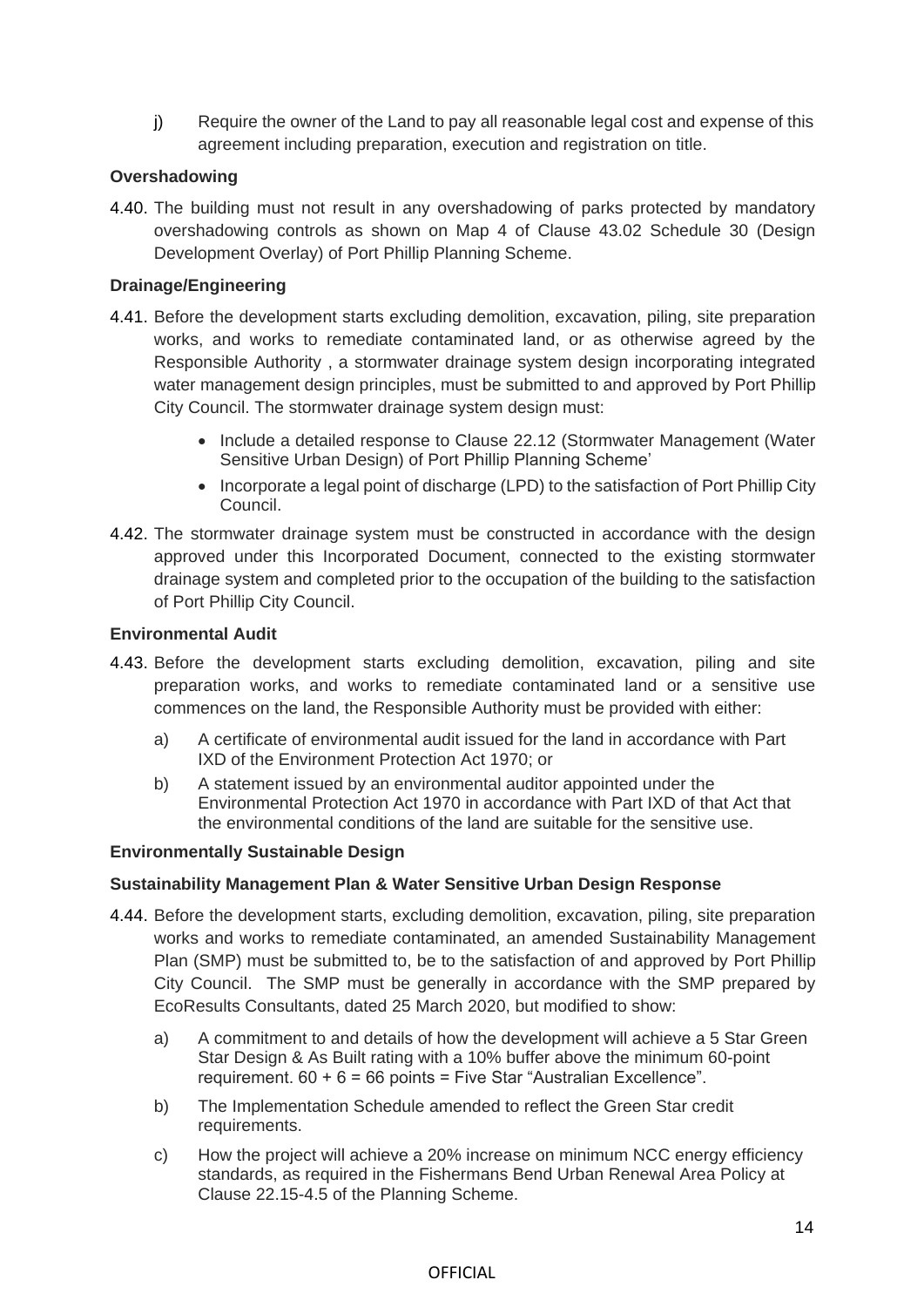- d) How the proposal incorporates renewable energy generation, on-site energy storage and opportunities to connect to a future precinct-wide or locally distributed low-carbon energy supply.
- e) How the proposal addresses the third pipe and rain tank requirements set out at Clause 4.3 of Schedule 1 to the Capital City Zone.
- f) How the proposal is designed to reduce the urban heat island effect, in accordance with the requirements of Clause 22.15-4.5 of the Planning Scheme.
- g) Details of how non-glazed facade materials exposed to summer sun would achieve a low solar absorptance.
- h) Details of the proposed green wall including plant species, irrigation and drainage, and maintenance arrangements and responsibilities.
- i) Details of external shading to exposed Northeast and Northwest facing glazing (i.e. not shaded by building geometry or shading devices) to prevent glare and overheating.
- j) Daylight modelling of podium office levels confirming achievement of a daylight factor of 2% or greater.
- k) Measures to improve natural light in the podium levels such as one or more lightwells, and skylights.

Where alternative Environmentally Sustainable Design measures are proposed to those specified in this condition, Port Phillip City Council may vary the requirements of this condition at its discretion, subject to the development achieving equivalent (or greater) ESD outcomes.

#### **Water Sensitive Urban Design**

4.45. Prior to the endorsement of plans under condition 4.9 of this Incorporated Document, a Water Sensitive Urban Design (Stormwater Management) Report that outlines proposed stormwater treatment measures must be submitted to, be to the satisfaction of and approved by Port Phillip City Council.

The report must demonstrate how the development meets the water quality performance objectives as set out in the Urban Stormwater Best Practice Environmental Management Guidelines (CSIRO) or as amended. This can be demonstrated by providing;

- A STORM report with a score of 100% or greater (or MUSIC modelling for large scale developments),
- A plan showing the catchment area in  $m^2$ ,
- The stormwater device included on the relevant floor plans (devices are to include raingarden(s), rainwater tank(s), permeable paving etc. or a combination of one or more).

The report must demonstrate how the stormwater device will be maintained on an ongoing basis. This can be demonstrated by providing a maintenance manual including the following information;

- A full list of maintenance tasks,
- The required frequency of each maintenance task (monthly, annually etc.),
- Person responsible for each maintenance task.
- 4.46. Prior to the occupation of the building, a report (or reports) from the author of the Sustainability Management Plan & Water Sensitive Urban Design Response approved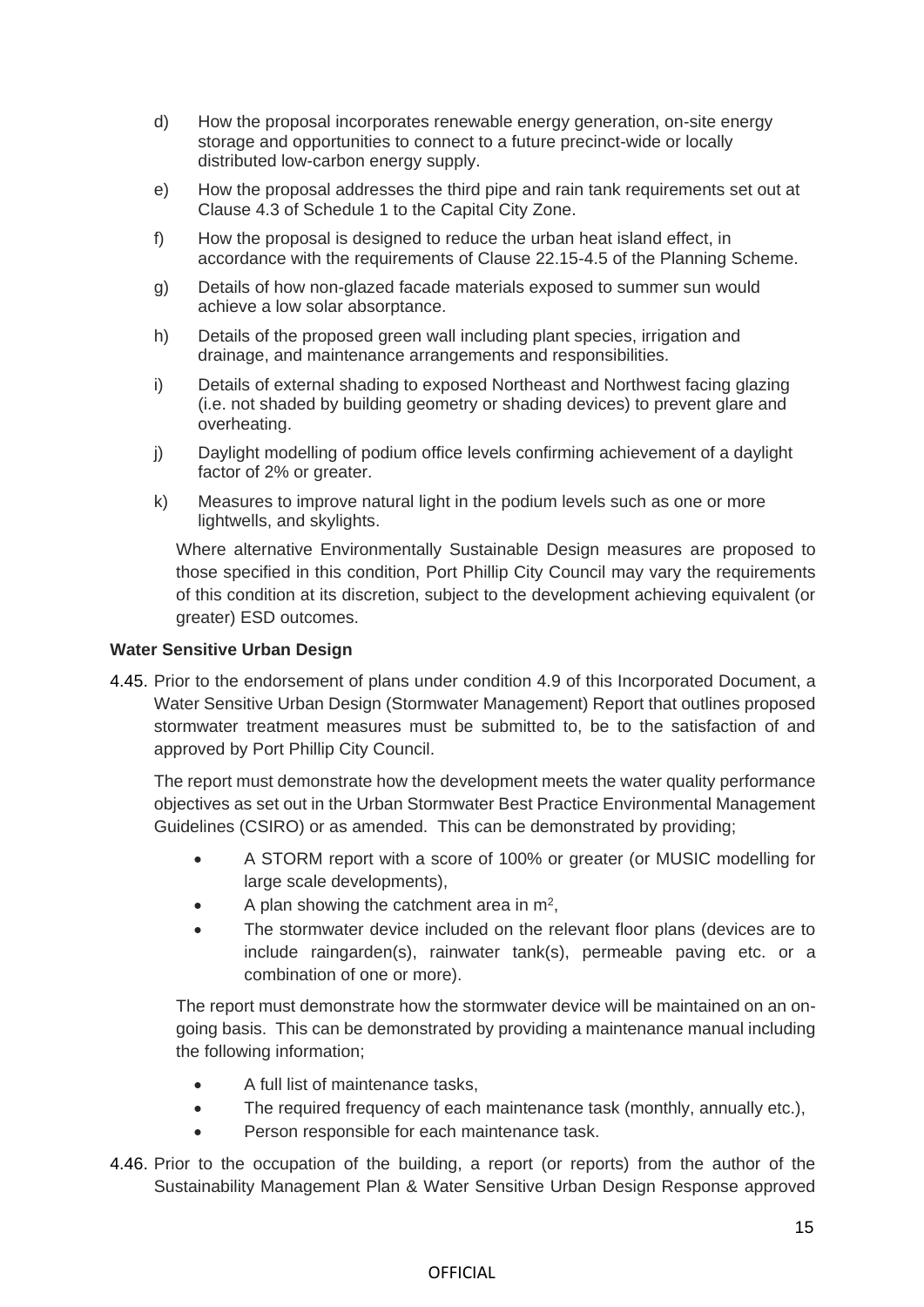under this Incorporated Document, or similarly qualified person or company, must be submitted to the satisfaction of Port Phillip City Council and must confirm all measures specified in the approved SMP and WSUD report have been implemented.

### **Green Star rating**

- 4.47. Prior to the commencement of buildings and works, evidence must be submitted to the satisfaction of Port Phillip City Council, that demonstrates the project has been registered to seek a minimum 5 Star Green Star Design and As-Built rating (with a 10% buffer, achieving 66 points) with the Green Building Council of Australia.
- 4.48. Within 12 months of occupation of the building, certification must be submitted to the satisfaction of Port Phillip City Council, that demonstrates that the building has achieved a minimum 5 Star Green Star Design and As-Built rating (with a 10% buffer, achieving 66 points).

## **Third pipe and rain tank water**

- 4.49. A third pipe must be installed for recycled and rain water to supply all non-potable uses within the development for toilet flushing, fire services, irrigation, laundry and cooling, unless otherwise agreed by the relevant water authority.
- 4.50. An agreed building connection point must be provided from the third pipe, designed in conjunction with the relevant water supply authority, to ensure readiness to connect to a future precinct-scale recycled water supply.
- 4.51. A rainwater tank must be provided that:
	- a) Has a minimum effective volume of 0.5 cubic metres for every 10 square metres of catchment area to capture rainwater from 100% of suitable roof rainwater harvesting areas (including podiums); and
	- b) Is fitted with a first flush device, meter, tank discharge control and water treatment with associated power and telecommunications equipment approved by the relevant water authority.
- 4.52. Rainwater captured from roof harvesting areas must be re-used for toilet flushing and irrigation, or controlled release.

### **3D Model**

4.53. Before the development starts, excluding demolition, excavation, piling, site preparation works, and works to remediate contaminated land (or as otherwise agreed with the Responsible Authority), a 3D digital model of the development and its immediate surrounds must be submitted to and approved by the Responsible Authority. The 3D model must be in accordance with the *Technical Advisory Note for 3D Digital Model Submissions* prepared by the Department of Environment, Land, Water and Planning.

### **Building Appurtenances and Air conditioning condensers**

4.54. All building plant and equipment on the roofs and visible from public thoroughfares must be concealed to the satisfaction of Port Phillip City Council.

## **Advertising Signs**

4.55. No advertising signs either external or internal to the building/s shall be erected, painted or displayed without the prior written approval of the Responsible Authority, unless otherwise in accordance with Clause 52.05 of the Planning Scheme.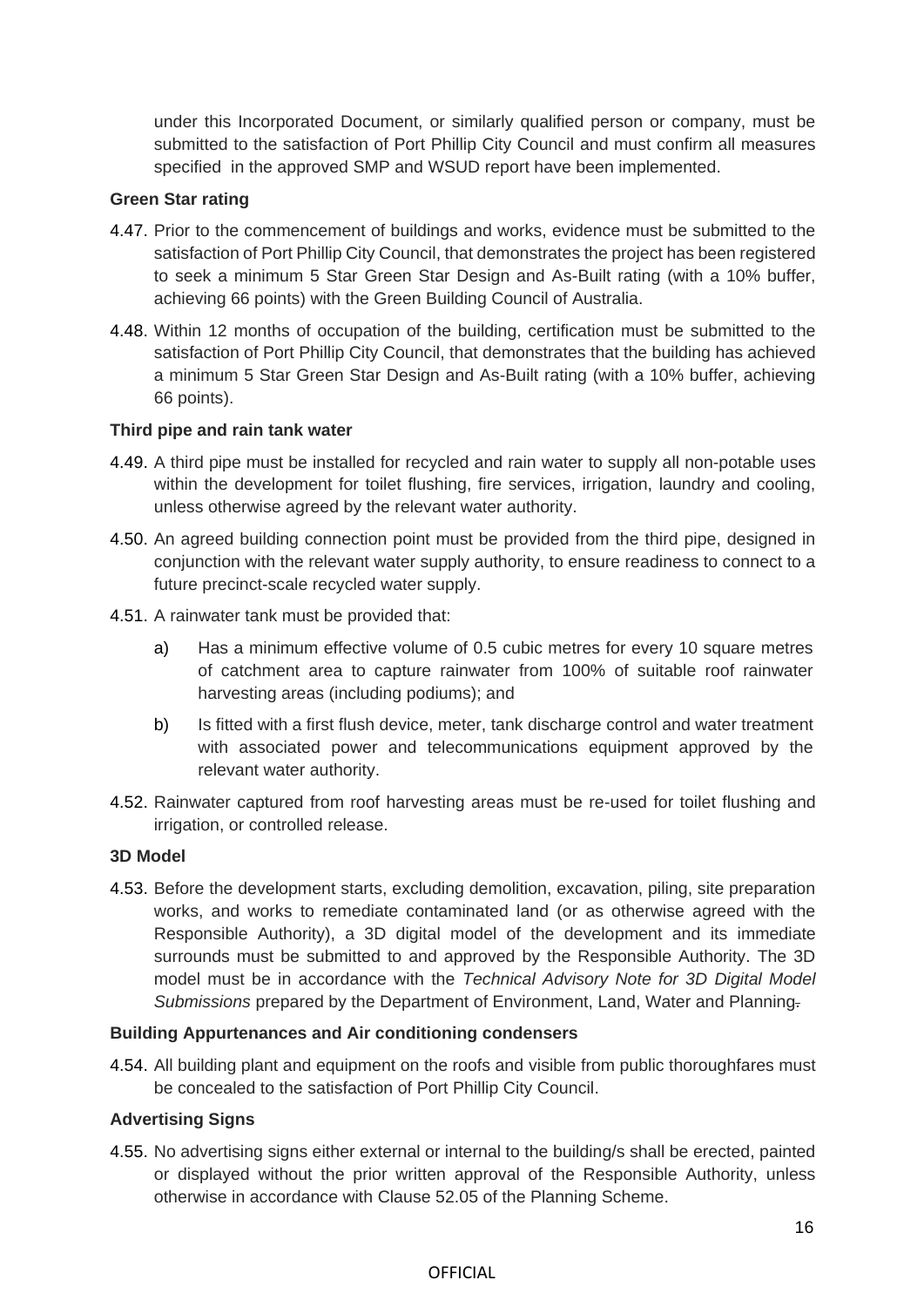### **Melbourne Water (Flooding, Drainage and Sea Level Rise)**

- 4.56. With the exception of retail areas and commercial lobbies the Finished Floor Levels (FFLs) of all ground floor areas (including all lift and stair lobbies,) must be set no lower than 3.0m to Australian Height Datum (AHD).
- 4.57. The FFLs of retail areas and commercial lobbies must be set no lower than 2.4 m to AHD, with the exception of transitional areas containing landings, steps or ramps to the satisfaction of Melbourne Water. This does not include lift and stair lobbies which must be constructed with minimum FFLs of 3.0 m to AHD.
- 4.58. Carparking must be flood proofed to a minimum height of 3.0 m to AHD, including a flood proof apex at a minimum height of 2.2 m to AHD and a 0.8 metre high flood barrier to the satisfaction of Melbourne Water.
- 4.59. All areas with electrical installations (e.g. electrical substations, switch rooms, electrical components of the car stacker etc) must be set no lower 3.0 m to the AHD.
- 4.60. Rainwater tanks must be shown with 10m<sup>3</sup> of storage per 200m<sup>2</sup> of roof area for the buildings.
- 4.61. Rainwater tanks must be shown to be designed to discharge in response to predicted rainfall events that could cause flooding.

## **The Head, Transport for Victoria (TfV)**

- 4.62. The endorsed Green Travel Plan must be implemented and complied with to the satisfaction of the Responsible Authority.
- 4.63. The Green Travel Plan must not be amended without the prior written consent of the Responsible Authority and the Head, Transport for Victoria.
- 4.64. All disused or redundant vehicle crossings must be removed and the area reinstated to kerb, channel and footpath to the satisfaction of and at no cost to Head, Transport for Victoria prior to the occupation of the building hereby approved.

### **Expiry**

- 4.65. The control in this document expires in respect of land identified in Clause 3 of this document if any of the following circumstances apply:
	- a) development has not commenced within three (3) years after the approval date of Amendment C175port; or
	- b) development is not completed within five (5) years after the approval date of Amendment C175port, or
	- c) The uses permitted under this Incorporated Document do not commence with five (5) years after the approval date of Amendment C175port.

### *Notes/Advice*

### *Melbourne Water*

• *Melbourne Water may issue a notice under the Water Act 1989 requiring the owner of the subject land to contribute to the cost of flood mitigation and drainage works in the Fishermans Bend urban renewal area. Any such contribution will be in addition to any contribution required under this Incorporated Document.*